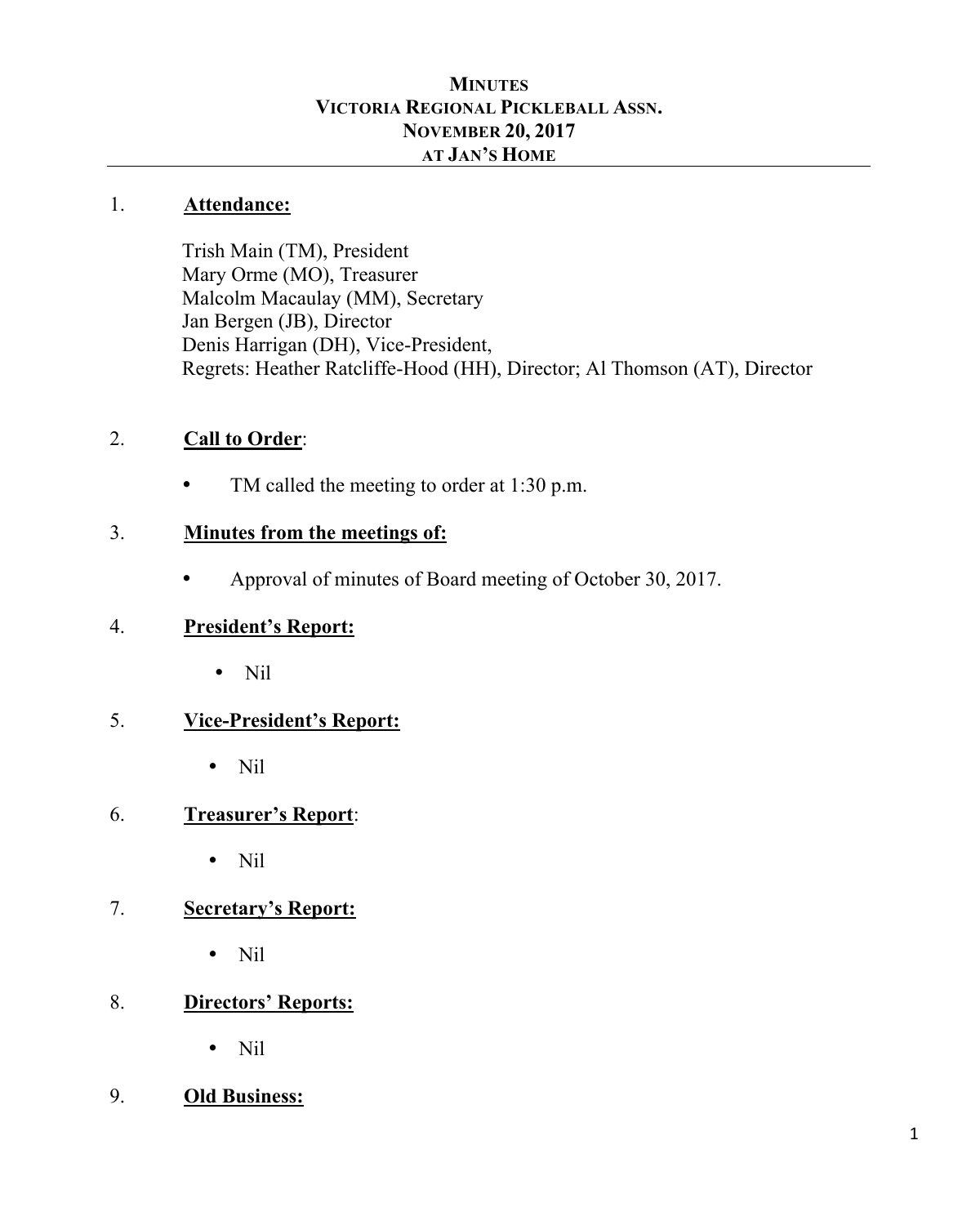#### December 15, 2017 Tournament

- Thanks to MO for memo, prepared after she and MM met with Robin, setting out how to run tournament
- Task list for tournament with responsible director as noted:
- Medals JB (Total 12 for 2 divisions [6 for each division 2 gold, 2 silver, 2 bronze] to be inscribed VRPA December 2017 Division A or B
- Draw Prizes JB
- Food Bank collection JB to ask Mike Seale, who has a truck, to transport to Food Bank); MO to get boxes
- Raffle tickets MO to purchase from Dollar Store
- Food storage and handling JB to decide and purchase (budget of about  $$300$ ) carrots, celery, platter of sandwiches or pizza (reviewed various prices and suppliers) for 75 people; and cake, if donated
- Fruit bananas and oranges JB
- Memberships at tournament unresolved
- Stationery needs MO to organize (Robin may have some)
- Court numbers JB to laminate
- Waivers at sign in for non-members TM to provide right number of non-member registrants
- Leslie Bateman to organize and run scorekeeping volunteers
- Saanich training for facilitators 9organizers/ tournament director DH) re infants TM emailed Chris Filler re training
- TM to obtain Ammonia Leaks Protocol instruction from Saanich
- TM to contact AT regarding referee score boards (medal rounds only)
- JB to print USAPA score sheets
- DH to be tournament director prepare list of items to bring to players' attention before start of play
- TM to inform participants of items in advance by email
- Photos and publicity DH to contact Saanich News and TC; DH to contact Richard and Sue Willacy re photos of event
- MO, MM Robin Milliken to meet at MO house on December 11 (day after registration closes) and prepare Tournament Draw for initial Round Robin play
- Six tables to be organized for food (2), registration and score desk (3) playoff draw preparation desk (1)
- TM to ask Saanich for return of original PICs submitted after copied by Saanich

#### Wednesday afternoon play

• MM to finalize memo re play